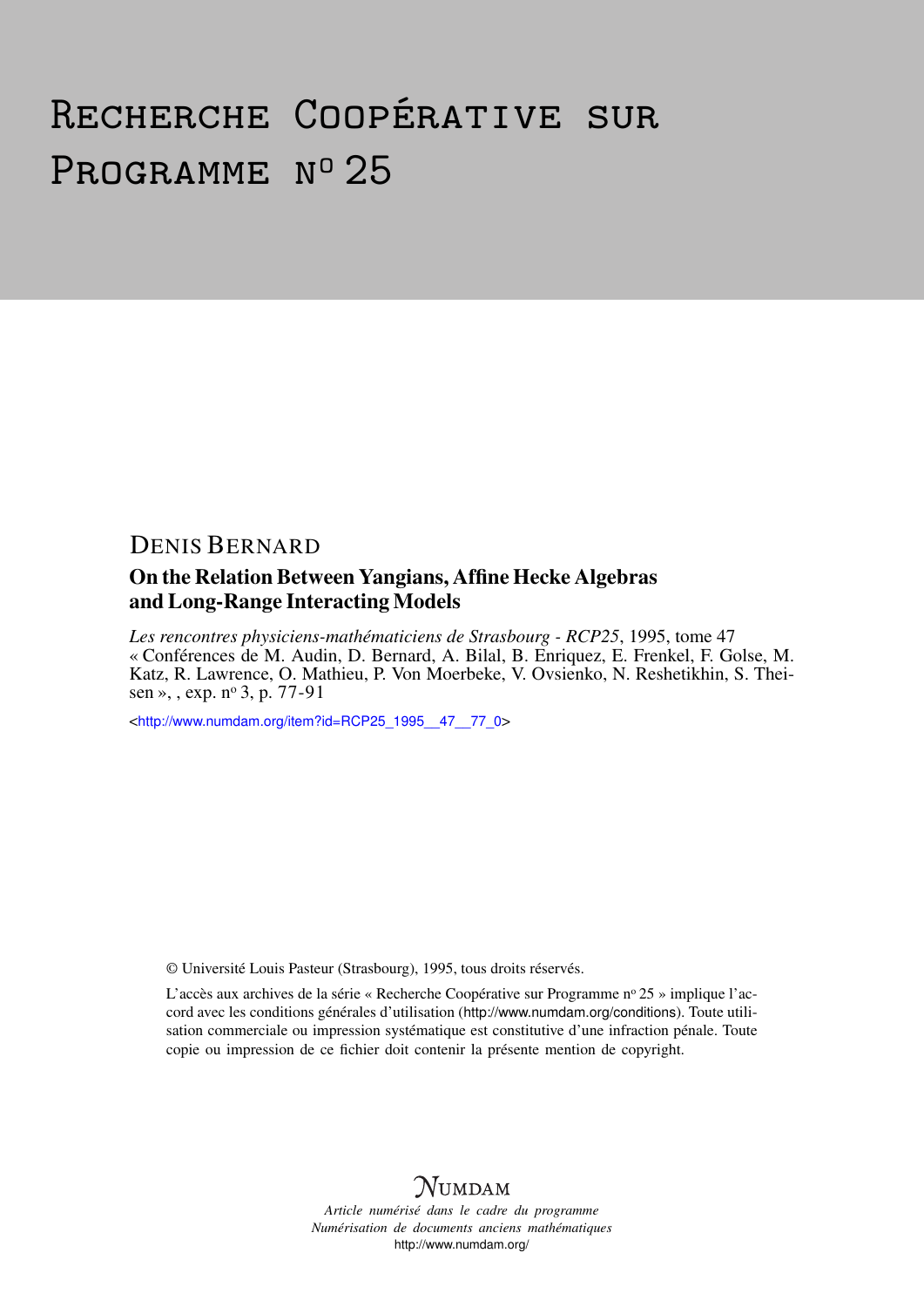# On the relation between Yangians, affine Hecke algebras and long-range interacting models.

Denis Bernard 2 Service de Physique Théorique de Saclay 3 F-91191, Gif-sur-Yvette, France.

Plan :

**2- Yangians and Affine Hecke Algebras.** 

**3- A Yangian deformation of the W-algebras.** 

## **1 Long-Range Interacting Models.**

There is a large family of integrable long range interacting spin chains. In particular, a model introduced by Haldane and Shastry [2], see also [3], is a variant of the spin half Heisenberg chain, with exchange inversely proportional to the square distance between the spins. It possesses the remarkable properties that its spectrum is highly degenerate and additive, and that the elementary excitations are spin half objects obeying a half-fractional statistics intermediate between bosons and fermions. They are defined as follows. We consider a spin chain with N sites, labeled by integers  $i, j, \cdots$  ranging from 1 to N. On each sites there is a spin variable  $\sigma_i$  which takes two values:  $\sigma_i = \pm$ . The hamiltonians, which are all su(2) invariant, are of the following form :

$$
H = \sum_{i \neq j} h_{ij} (P_{ij} - 1) \tag{1}
$$

where  $P_{ij}$  is the operator which exchanges the spins at the sites i and j. For translation invariance  $h_{ij} = h(i - j)$ . Demanding the integrability of the model selects the functions h.

<sup>2</sup>Member of the CNRS

**<sup>1-</sup> Long-Range Interacting Models.** 

*<sup>3</sup> Laboratoire de la Direction des Sciences de la Matière du Commisariat à l'Energie Atomique.*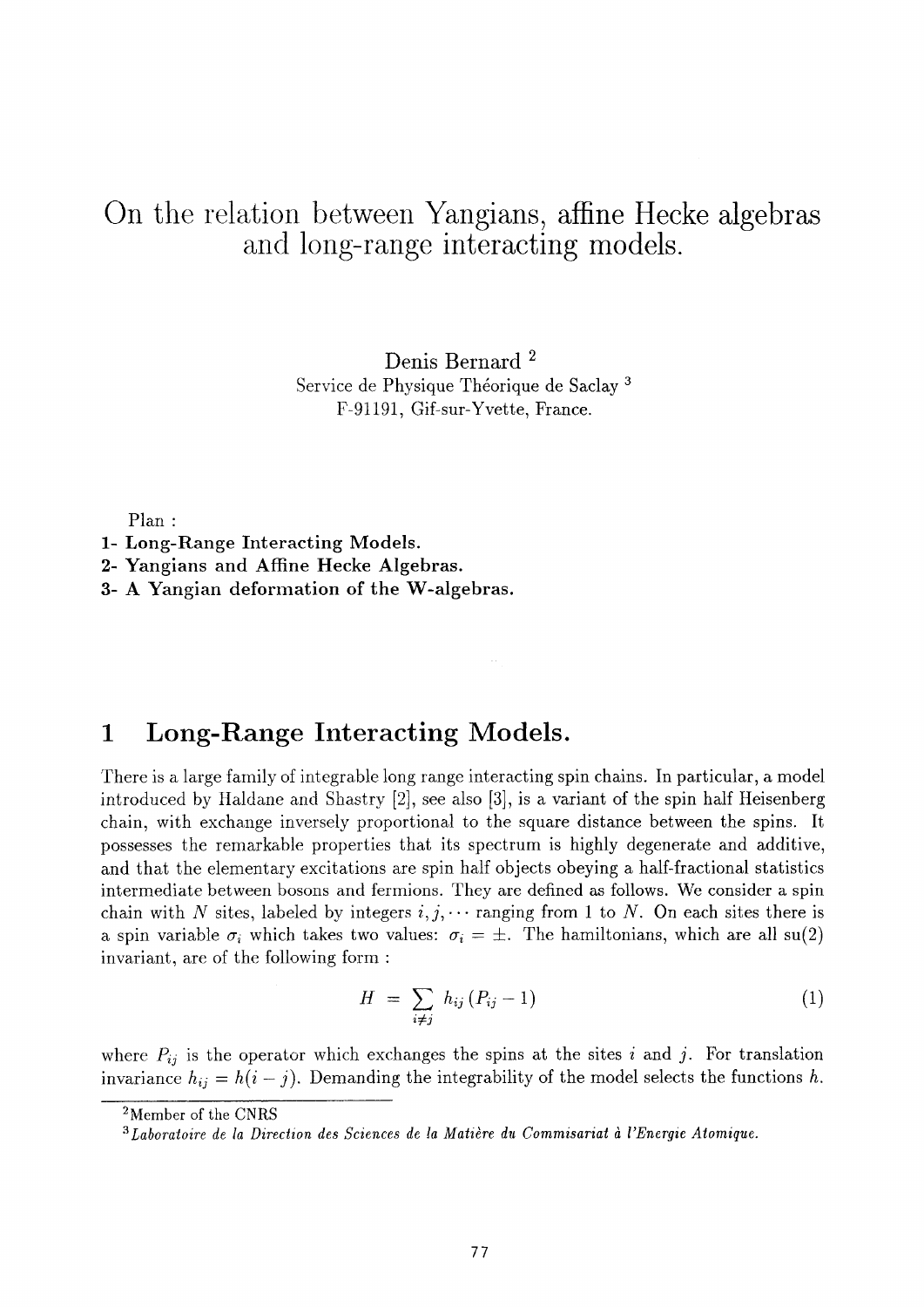The possible choices are :

$$
h(x) = \begin{cases} \frac{\gamma^2}{(\sinh \gamma x)^2}, & \text{hyperbolic model } (\gamma \text{ real})\\ \frac{(\pi/N)^2}{(\sin \frac{\pi x}{N})^2}, & \text{trigonometric model} \\ \mathcal{P}(x), & \text{elliptic model.} \end{cases}
$$

where  $\mathcal{P}(x)$  is the Weierstrass function. When  $\gamma \to \infty$ , the hyperbolic model reduces to the Heisenberg spin chain:  $h_{ij} = \delta_{i,j+1} + \delta_{j,i+1}$ , and for  $\gamma \to 0$ , the interaction becomes the  $1/x^2$  exchange. The hyperbolic model has not been completly solved for general  $\gamma,$  although a partial list of eigenstates is known. The elliptic model is even more intriguing since it interpolates between the Heisenberg spin chain of finite length and the trigonometric model  $[4]$ .

The Haldane-Shastry spin chain is the trigonometric model. In the thermodynamical limit,  $N \to \infty$ , it reduces to the  $1/x^2$  exchange model, but it also possesses remarkable properties at finite  $N$ . Notably, its hamiltonian commutes with an infinite dimensional algebra whose two first generators are [5] :

$$
\vec{Q}_0 = \sum_i \vec{S}_i \tag{2}
$$

$$
\vec{Q}_1 = \sum_{i \neq j} \cot g \left( \frac{\pi (i - j)}{N} \right) \vec{S}_i \times \vec{S}_j \tag{3}
$$

with  $\vec{S}_i$  the spin operators acting on the site *i*. The first generators are the usual su(2) generators. Together with the second ones, they form a representation of the su(2) Yangian, (which is a deformation of the  $su(2)$  current algebra, see section 3 for an introduction to the Yangians). This infinite dimensional symmetry is at the origin of the large degeneracy of the spectrum. The fact that the hamiltonian is Yangian invariant at finite  $N$  is particular to the Haldane-Shastry spin chain; in the Heisenberg spin chain, the Yangian symmetry only appears in the thermodynamical limit.

In order to grasp the rules describing the spectrum, we first construct few eigenstates. Clearly, the ferromagnetic vacuum  $|\Omega\rangle = |++\cdots++\rangle$  is an eigenstate : its energy is zero. The eigenstates in the one-magnon sector are the plane waves : $\ket{k} = \sum_{n} \exp(i2\pi k n/N) \sigma_{n}^{-} |\Omega\rangle$ , with pseudo-momentun k,  $1 \le k \le (N-1)$ : the one-magnon energy is  $\epsilon(k) = \left(\frac{\pi}{N}\right)^2 k(k-1)$ N). In the two-magnon sectors, i.e. for states of the form  $|\psi\rangle = \sum_{n,m} \psi_{n,m} \sigma_n^-\sigma_m^+ |\Omega\rangle$ , the eigenstates which are not degenerate with the zero or one-magnon eigenstates are labeled by two pseudo-momenta  $k_1, k_2$ , with  $1 \leq k_1, k_2 \leq (N-1)$ . They are given by :

$$
\psi_{n,m}^{[k_1,k_2]} = (k_1 - k_2) \left( \omega^{nk_1 + mk_2} + \omega^{mk_1 + nk_2} \right) - \frac{\omega^n + \omega^m}{\omega^n - \omega^m} \left( \omega^{nk_1 + mk_2} - \omega^{mk_1 + nk_2} \right)
$$

with  $\omega = \exp(i2\pi/N)$ . Note that these wave functions vanish if  $k_1 = k_2$  but also if  $|k_1 - k_2| = 1$ 1. The energy of  $|\psi^{[k_1,k_2]} \rangle$  is  $E = \epsilon(k_1) + \epsilon(k_2)$ .

From the two-magnon computation we learn two properties of the spectrum : (i) it is additive, e.g. the two-magnon energy is the sum of the one-magnon energies, but (ii) the pseudo-momenta satisfy a selection rule : they are neither equal nor they differ by a unit. These rules are the general rules, and the full spectrum can be described as follows [6].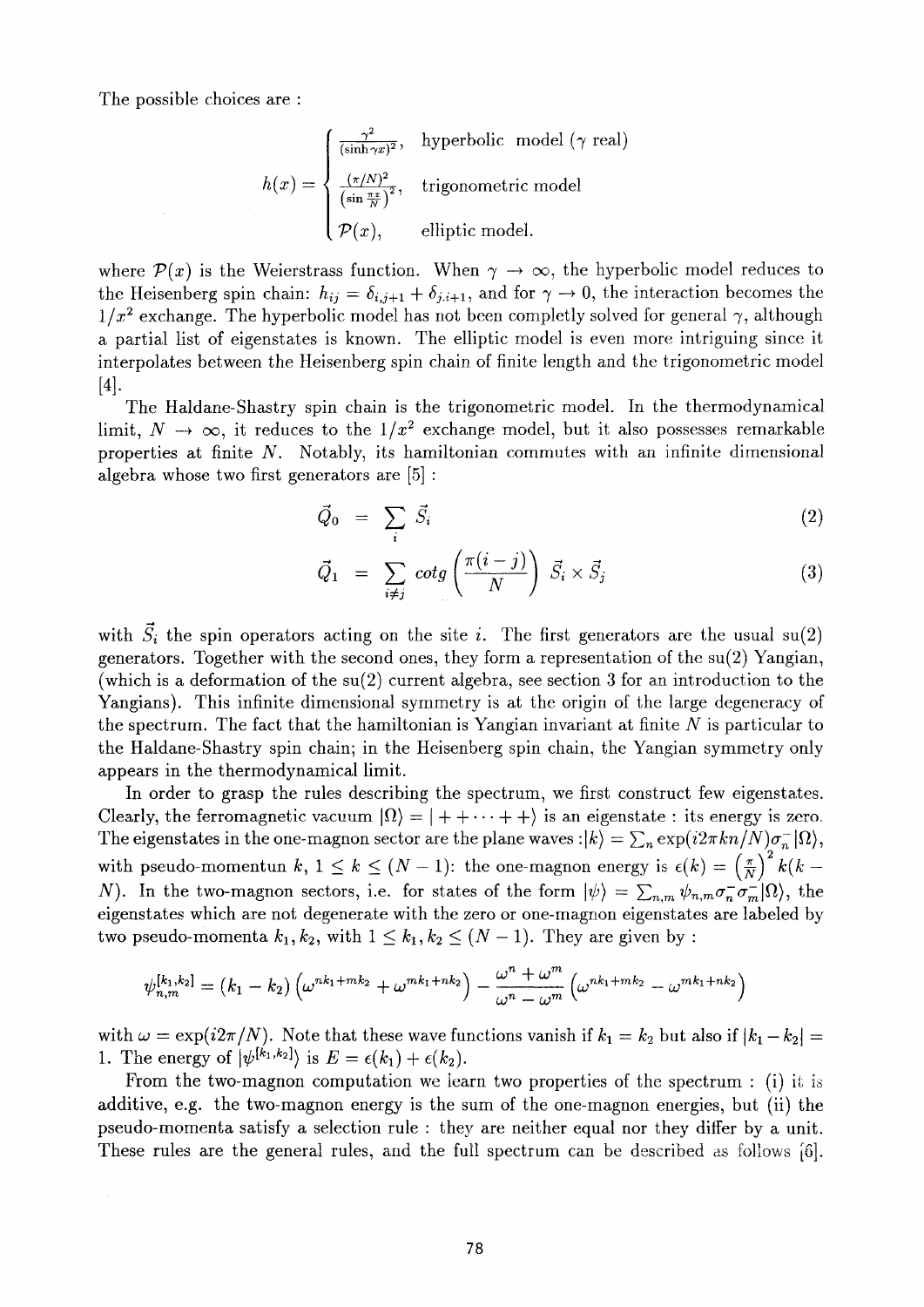To each eigenstate multiplet is associated a set of pseudo-momenta  $\{k_p\}$  which are nonconsecutive integers ranging from 1 to  $(N-1)$ . The energy of an eigenstate  $|\{k_p\}\rangle$  with pseudo-momenta *{kp}* is:

$$
H|\{k_p\}\rangle = \left(\sum_p \epsilon(k_p)\right) |\{k_p\}\rangle \quad \text{with} \quad \epsilon(k) = \left(\frac{\pi}{N}\right)^2 k(k - N) \tag{4}
$$

Furthermore, the degeneracy of the multiplet with pseudo-momenta  $\{k_p\}$  is described by its su(2) representation content as follows. Encode the pseudo-momenta in a sequence of  $(N-1)$  labels 0 or 1 in which the 1's indicate the positions of the pseudo-momenta; add two 0's at both extremities of the sequence which now has length  $(N + 1)$ . Since the pseudomomenta are neither equal nor consecutive, two labels 1 cannot be adjacent. The sequence corresponding to the ferromagnetic vacuum is a line of 0, those of the one-magnon states have N label 0 and only one label 1, and so on. A sequence can be decomposed into the product of elementary motifs, which are series of  $(Q + 1)$  consecutives 0's. The multiplicity of the spectrum is recovered if to each elementray motif of length  $(Q+1)$  we associate a spin *Q/2* representation of su(2). The representation content of the full sequence is then given by the tensor product of its elementary motifs.

The magnons are the excitations over the ferromagnetic vacuum; the excitations over the antiferromagnetic vacuum are conveniently described in terms of spinons. For  $N$  even, the antiferromagnetic vacuum corresponds to the alternating sequence of symbols  $010101 \cdots 010$ . The excitations are obtained by flipping and moving the symbols 0 and 1. Let us give the sequences corresponding to the first few excitations over the antiferromagnetic vacuum, (for concreteness we choose  $N=10$ ):

> ' 01010101010 , antiferromagnetic vacuum (o)  $\langle 0 1 0 1 0 1 0_x 0_x 0 1 0, \text{ a two-spinon excitations (2a)} \rangle$  $0.0 1 0.0 1 0 1 0$ , a two-spinon excitations (2b), etc...

We have inserted a  $x$  between any two consecutive labels 0. These crosses represent the spinon excitations, their number is the spinon number. Note that there is no one-spinon excitation for  $N$  even. By convention, we will say that consecutive crosses not separated by any label 1 correspond to spinons in the same orbital, while crosses separated by labels 1 correspond to spinons in different orbitals. From the rules described above, it follows that the degeneracy of the excitations  $(2a)$  and  $(2b)$  are different : it is three in the case  $(2a)$ and four in the case (2b). These degeneracy are recovered by giving a su(2) spin half to the spinons and by assuming that spinons in the same orbital are in a fully symmetric states. Hence, in the case  $(2a)$ , there are two spinons in the same orbital and therefore they form a spin one representation of  $su(2)$ , and in the case  $(2b)$ , the two spinons are in two different orbitals and therefore they form a su(2) representation isomorphic to the tensor product of two spin half representations of su(2). The fact that the spinons are spin half excitations can also be seen by looking at the excitations of a spin chain of length  $N$  with  $N$  odd.

This description of the states generalizes to the full spectrum. We can classify the sequences by their number *M* of pseudo-momenta. The spinon number  $N_{sp}$  of a sequence is then defined by  $M = \frac{N - N_{sp}}{2}$ . Since M is an integer,  $(N - N_{sp})$  is always even : this means that the spinons are always created by pairs. A sequence of pseudo-momenta  $\{k_p; p = 1, \dots, M\},$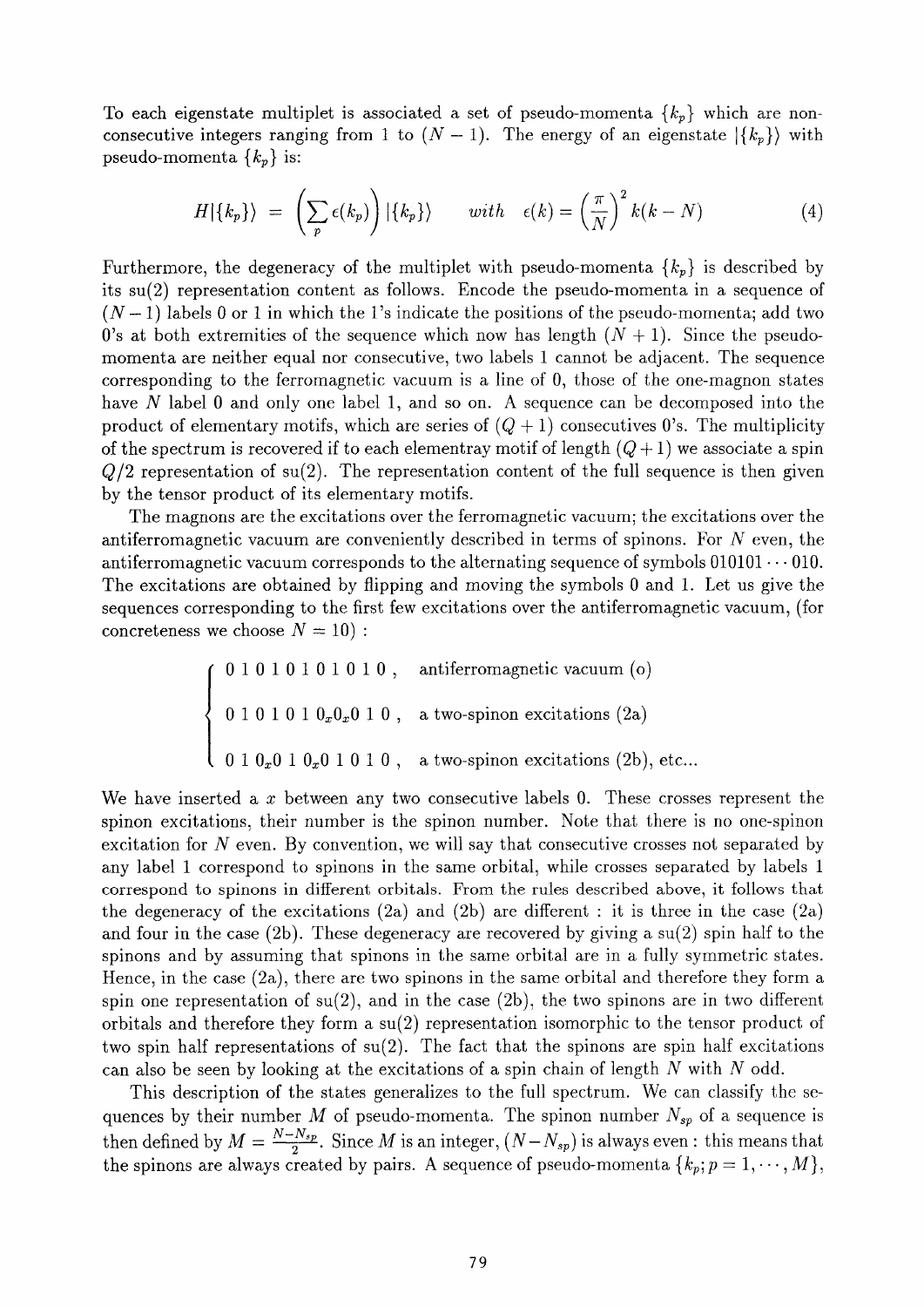in the  $N_{sp}$  spinon sector, can be decomposed into  $(M+1)$  elementary motifs where, as before an elementary motif is a series of consecutive 0. We call the elementary motifs the accessible orbitals to the spinons. At fixed  $N_{sp}$ , there are  $N_{orb} = (1 + \frac{N - N_{sp}}{2})$  orbitals. Hence, a sequence of pseudo-momenta  $\{k_p\}$  corresponds to the filling of the  $N_{orb}$  orbitals with respective spinon occupation numbers  $n_p = (k_{p+1} - k_p - 2)$ , with  $k_0 = -1$  and  $k_{M+1} = N + 1$  by convention. Since an elementary motif of length *(Q* + 1) corresponds to a spin *Q/2* representation of  $su(2)$ , the full degeneracy of the sequences is then recovered by assuming that the spinons are spin half objects which behave as bosons in each orbitals.

The spinons are not bosons but "semions": they obey a half fractional statistics. This follows from the fact that the number of available orbitals varies with the total occupation number [6]. Indeed, at spinon number  $N_{sp}$ , the number of orbitals is  $N_{orb} = (1 + \frac{N - N_{sp}}{2})$ . Therefore, we have the statistical interaction :

$$
g_{sp}=-\frac{\partial N_{orb}}{\partial N_{sp}}=1/2
$$

In the following section, we will describe how the fractional statistics of the spinons is encoded in the Yangian representation theory.

The spinon description of spectrum is very similar to the description of the excitations of the Heisenberg spin chain given by Faddeev and Takhtajan [7].

Note that the model is gapless. Its low energy properties belong to the same universality class as the Heisenberg model. The low energy, low temperature, behavior is described by the level one su(2) WZW conformal field theory. The spinon formulation of the Haldane-Shastry spin chain provides a new quasi-particle description of the states in the WZW model [8].

## **2 Yangians and Affine Hecke Algebras.**

In this section we review few of the new results on integrable models and on the Yangian representation theory which emerged from the study of the long-range interacting models. But we first need to recall standard result concerning the algebraic Bethe ansatz, cf e.g. [9].

#### **2.1 Algebraic Bethe ansatz and Yangians.**

We introduce the basic notion of the algebraic Bethe ansatz, using the quantum Heisenberg chain as an example. We consider a chain of length *N:* on each site there is a spin variable  $S_i$ . We denote by  $S_i^{ab}$ ,  $a,b=1, 2$ , the spin operators satisfying the su(2) commutation relations :

$$
\left[ S_j^{ab} , S_k^{cd} \right] = \delta_{jk} \left( \delta^{cb} S_j^{ad} - \delta^{ad} S_j^{cb} \right) \tag{5}
$$

The Heisenberg hamiltonian is :

$$
H = \sum_{k=1}^{N} \sum_{ab} S_k^{ab} S_{k+1}^{ba} = \sum_{k=1}^{N} (P_{k,k+1} - 1)
$$
 (6)

Here, we have assumed periodic boundary conditions. As is well known, in order to preserve the integrability the spin operators  $S_k^{ab}$  should act on the spin half representation of su(2). So, the spin variables take only two values,  $\sigma_i = \pm$ , and the operator  $S_i^{ab}$  which acts only the  $j^{th}$  spin is represented by the canonical matrix  $|a\rangle\langle b|$ .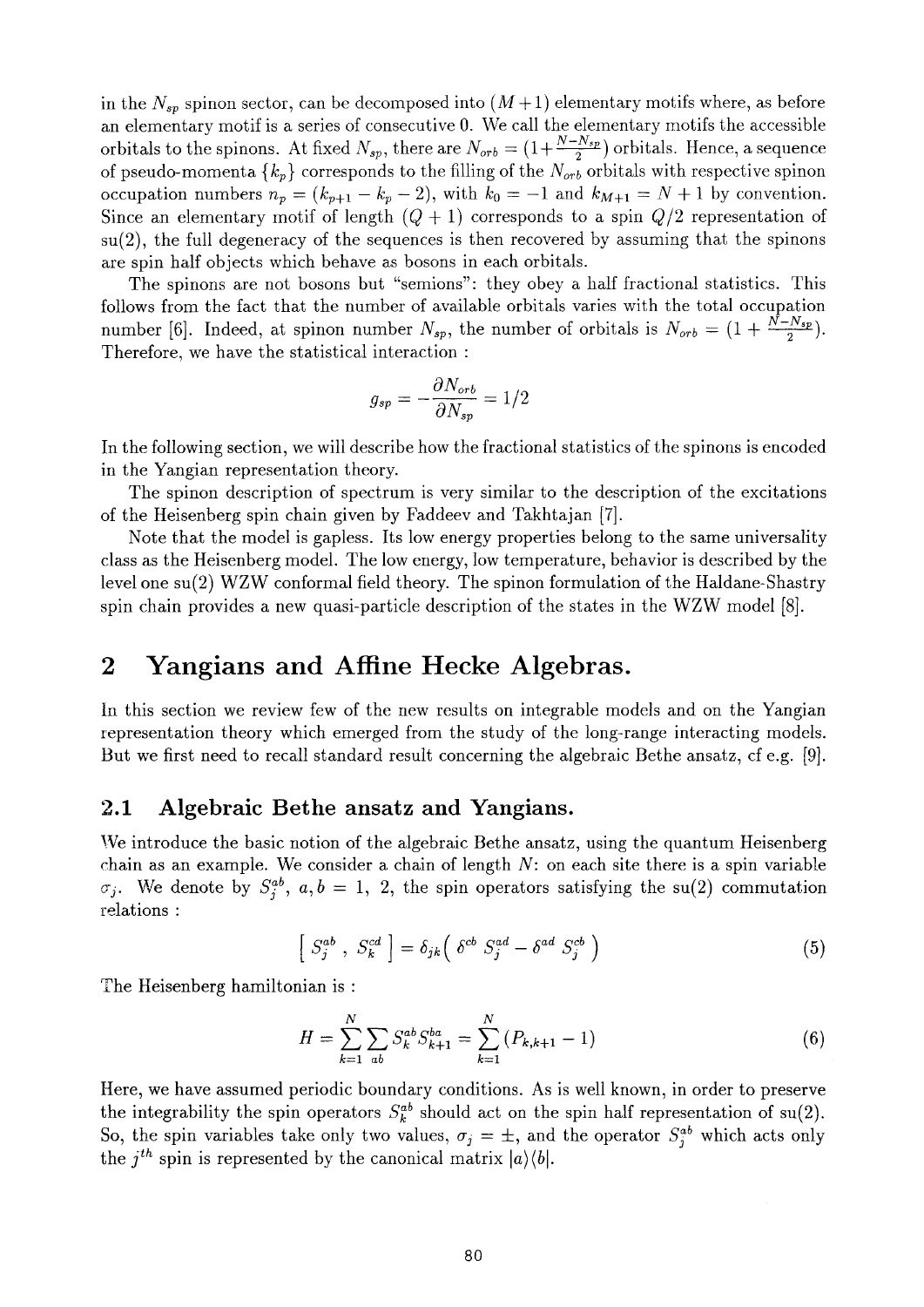The algebraic Bethe ansatz goes in few steps.

•) The first step consists in constructing the local monodromy matrices  $T_i(u)$ . These matrices are  $2 \times 2$  matrices whose elements  $T^{ab}_i(u)$  are operators. The matrices  $T_i(u)$  are defined by :

$$
T_j^{ab}(u) = u\delta^{ab} + \lambda S_j^{ab} \tag{7}
$$

where *u* is a complex number, called the spectral parameter, and  $\lambda$  a coupling constant. Note that the matrix  $T_i(u)$  only acts on the  $j<sup>th</sup>$  spin. The important point is that we can compute the commutation relations between its matrix elements. These relations can be gathered into the famous relations of the algebraic Bethe anstaz, see e.g. [9]:

$$
R(u - v)(T(u) \otimes 1)(1 \otimes T(v)) = (1 \otimes T(v))(T(u) \otimes 1)R(u - v)
$$
\n
$$
(8)
$$

where  $R(u)$  is Yang's solution of the Yang-Baxter equation,  $R(u) = u - \lambda P$ , with P the exchange operator  $P(x \otimes y) = y \otimes x$ .

••) The second step consists in constructing the complete monodromy matrix, which we denote by  $T(u)$ . It is obtained by taking the ordered product of the local monodromy matrices. Namely,

$$
T^{ab}(u) = \sum_{a_2 \cdots a_N} T_1^{aa_2}(u) T_2^{a_2 a_3}(u) \cdots T_N^{a_N b}(u) \qquad (9)
$$

It admits an  $(\frac{1}{n})$ -expansion:

$$
u^{-N} T^{ab}(u) = \delta^{ab} + \frac{\lambda}{u} \left( \sum_k S_k^{ab} \right) + \frac{\lambda^2}{u^2} \left( \sum_{j < k} \sum_d S_j^{ad} S_k^{db} \right) + \cdots
$$

The crucial point is the fact that the complete monodromy matrix (9) satisfy the relations (8) if the local monodromy matrices do. These relations are equivalent to the following quadratic commutation relations :

$$
(u-v)\left[T^{ab}(u)\;,\;T^{cd}(v)\right]=\lambda\left(T^{cb}(u)T^{ad}(v)-T^{cb}(v)T^{ad}(u)\right)\tag{10}
$$

An important consequence of the relations (8) is that the transfer matrix  $\mathcal{T}(u)$ , which is the trace of the monodromy matrix,  $\mathcal{T}(u) = tr(T(u)) = T^{11}(u) + T^{22}(u)$ , is a generating function of commuting hamiltonians :

$$
[T(u), T(v)]=0
$$

The Heisenberg hamiltonian is recovered by expanding the logarithm of the trace to first  $\text{order: } H \propto \partial_u \log {\cal T}(u) \vert$ 

*u=0*   $\frac{1}{\sqrt{1+\det T(u)}}$  It is defined by the commuting  $\frac{1}{\sqrt{1+\det T(u)}}$ nant  $det_aT(u)$ . It is defined by :

$$
det_q T(u) = T^{22}(u - \lambda)T^{11}(u) - T^{21}(u - \lambda)T^{12}(u)
$$
\n(11)

It commutes with all the matrix elements of the monodromy matrix :  $\left[ det_q T(u), T^{ab}(v) \right] = 0.$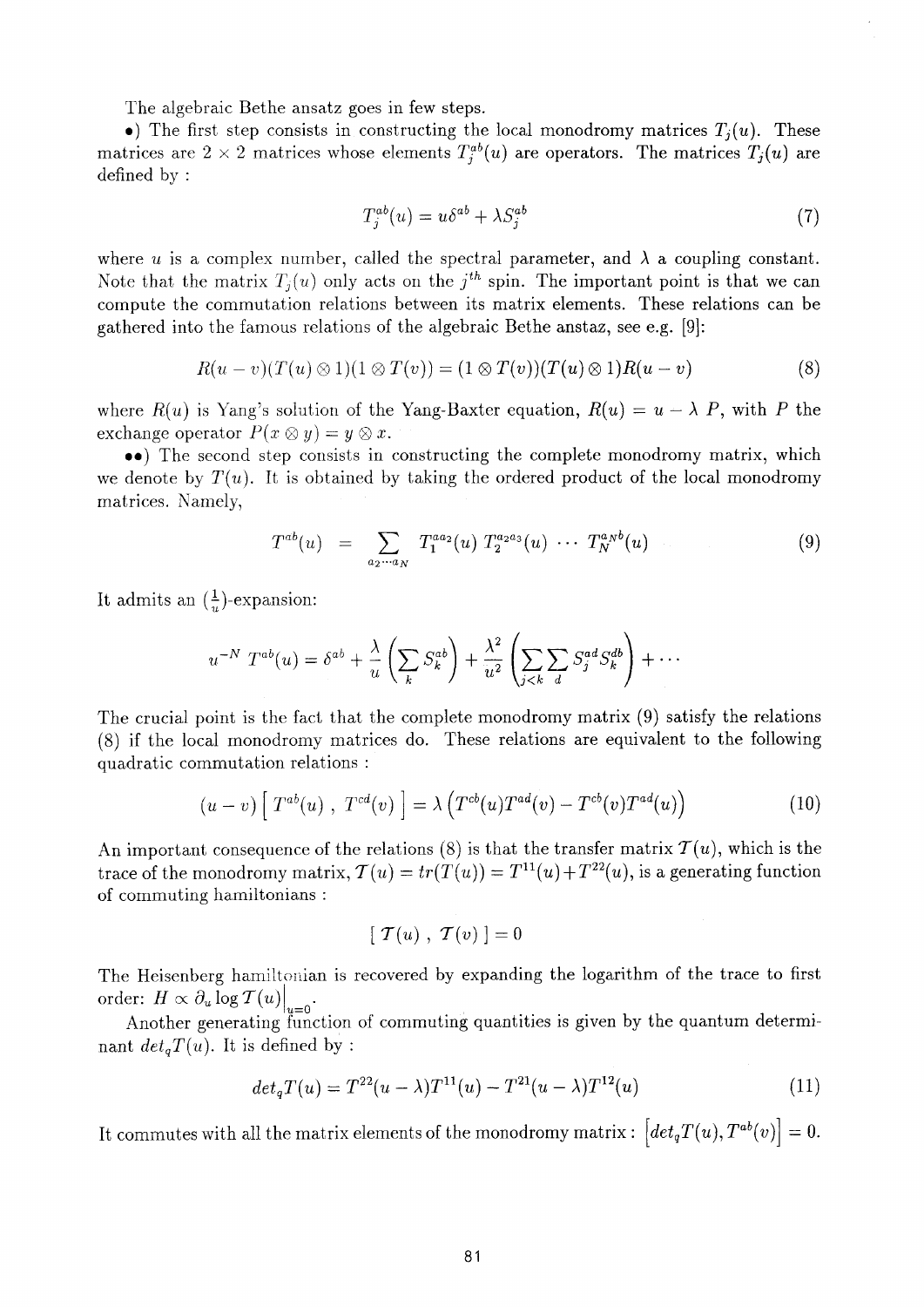The quadratic algebra (10) is called a su(2) Yangian [10]. More precisely, consider a T-matrix satisfying the commutation relations (8) or (10), and normalized to have a quantum determinant equal to one:  $det_q T(u) = 1$ . Assume that the T-matrix possesses a  $(\frac{1}{u})$ expansion as follows :

$$
T^{ab}(\lambda) = \delta^{ab} + \lambda \sum_{n=0}^{\infty} u^{-n-1} t_{(n)}^{ab}
$$
 (12)

Then, the su(2) Yangian is the associative algebra generated by the elements  $t_{(n)}^{ab}$ . For these elements, the relations (10) are equivalent to :

$$
\begin{bmatrix} t_{(0)}^{ab}, t_{(m)}^{cd} \end{bmatrix} = \delta^{cb} t_{(m)}^{ad} - \delta^{ad} t_{(m)}^{cb} \qquad (13)
$$
\n
$$
\begin{bmatrix} t_{(n+1)}^{ab}, t_{(m)}^{cd} \end{bmatrix} - \begin{bmatrix} t_{(n)}^{ab}, t_{(m+1)}^{cd} \end{bmatrix} = \lambda \begin{bmatrix} t_{(m)}^{cb}, t_{(m)}^{ad} - t_{(n)}^{cb}, t_{(m)}^{ad} \end{bmatrix}
$$

Note that with the quantum determinant constraint, the  $(\frac{1}{u})$ -expansion of the monodromy matrix can be reconstructed from its two first components  $t^{ab}_{(0)}$  and  $t^{ab}_{(1)}$ . The relations (13) clearly shows the Yangians are deformation of loop algebras.

• • • The next step consists in diagonalizing the transfer matrix. The algebraic Bethe ansatz provides a way to perform this diagonalization inside a finite dimensional irreducible representation of the su(2) Yangian. Similarly as for the unitary representations of  $\text{su}(2)$ , any finite dimensional irreducible Yangian representation is specified by an highest weight vector  $|\Omega\rangle$ . It is characterized by the following equations :

$$
T(u)|\Omega\rangle = \begin{pmatrix} f_1(u) & 0 \\ \star & f_2(u) \end{pmatrix} |\Omega\rangle \tag{14}
$$

where  $f_1(u)$  and  $f_2(u)$  are C-number functions, not operators. The product of these functions is related to the quantum determinant by :  $det_q T(u) = f_2(u - \lambda) f_1(u)$ . Due to the fact that the quantum determinant commutes with the T-matrix, only the ratio  $f_1(u)/f_2(u)$  encodes the data of the representation. Moreover, the Yangian representation with highest weight vector  $|Ω$ ) is finite dimensional if and only if this ratio satisfies [10] :

$$
\frac{f_1(u)}{f_2(u)} = \frac{P(u+\lambda)}{P(u)}\tag{15}
$$

for some polynomial *P(u).* These polynomials are called Drinfel'd polynomials. The condition  $(15)$  is the analogue of the fact that finite dimensional su(2) representations correspond to half integer spins.

All the states in an irreducible Yangian representation are obtained by iterative actions of  $T^{21}(u)$  on  $|\Omega\rangle$  :

$$
|\Psi\rangle = T^{21}(u_1) T^{21}(u_2) \cdots T^{21}(u_M) |\Omega\rangle \qquad (16)
$$

The Bethe states, which are eigenstates of the transfer matrix, are of this form, but for particular values of the parameters  $u_p$ . The relations determining these  $u_p$ 's are called the Bethe ansatz equations. They can be summarized as follows. Let us define a polynomial  $Q(u)$  of degree M whose roots are the  $u_p$ 's :

$$
Q(u) = \prod_{p=1}^{M} (u - u_p)
$$
 (17)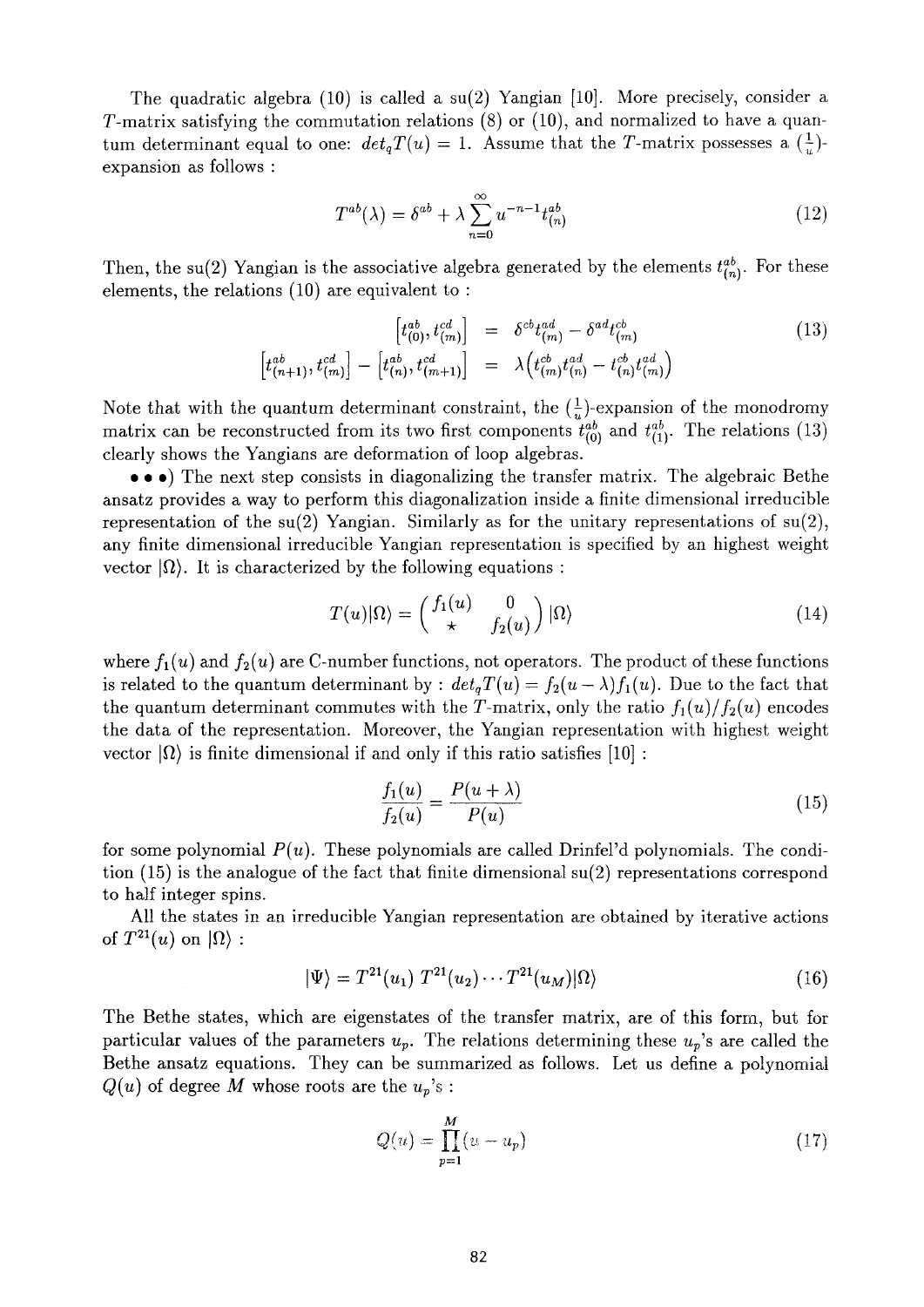The state (16) is then an eigenstate of the transfer matrix  $\mathcal{T}(u)$  if the roots  $u_p$  of  $Q(u)$  are such that this polynomial is solution of the following difference equation :

$$
t(u)Q(u) = f_1(u)Q(u-\lambda) + f_2(u)Q(u+\lambda)
$$
\n(18)

where  $t(u)$ , a polynomial of degree N, is the eigenvalue of the transfer matrix on the Bethe state (16). Notice that eq. (18) at the same time gives the equations determining the Bethe roots  $u_p$  and the eigenvalue  $t(u)$ . Eq.(18) was introduced by Baxter in its solution of the 8-vertex model [11].

Following an idea due to Sklyanin [12], the Bethe eigenstates can then be rewritten in terms of the polynomial  $Q(u)$ . Since the operator  $T^{21}(u)$  is a polynomial of degree  $(N-1)$ , let us assume that we can factorized it as follows,

$$
T^{21}(u) = \lambda S^{-} \cdot \prod_{k=1}^{N-1} (u - x_k)
$$
 (19)

where the  $x_k$  are operators and  $S^- = \sum_i S_i^{21}$ . It follows from the relations (10) that the  $x_k$ are commuting operators. The Bethe eigenstates (16) are then given by

$$
|\Psi\rangle = \left(S^{-}\right)^{M} Q(x_{1}) Q(x_{2}) \cdots Q(x_{N-1})|\Omega\rangle \tag{20}
$$

The eqs. (18,20) reflect the separation of the variables, since the eigenstates are determined from the solutions of one equation for a function of one variable only.

Finalizing the solution of the models consists in analyzing the Bethe ansatz equations and their solutions. This can analytically be done explicitely only in the thermodynamical limit.

#### **2.2 Quantization of the spectral parameter and Dunkl operators.**

The long-range interacting models cannot be solved using the algebraic Bethe ansatz. This follows from the fact the hamiltonian commutes with the T-matrix, and therefore nondegenerate eigenstates cannot be obtained by iterative action of the lowering operators *T <sup>21</sup>(u).* Nevertheless, the tools of the algebraic Bethe ansatz are useful for constructing integrable long range interacting models and for deciphering the symmetries of these models.

To illustrate this fact, we now consider su(2) generalizations of the Calogero-Sutherland models [1]. These models describe *M* particles interacting by long range forces. Their positions are parameterized by complex numbers  $z_i$ ,  $i = 1, \dots, M$ , and each particle carries a spin  $\sigma = \pm$ . The Hamiltonian is :

$$
H_D = \sum_{j=1}^{M} (z_j \partial_{z_j})^2 - \sum_{i \neq j} \lambda (P_{ij} + \lambda) \frac{z_i z_j}{(z_i - z_j)^2}
$$
(21)

where  $\lambda$  is a coupling constant and  $P_{ij}$  exchanges the spins of the particles *i* and *j*. Notice we recover the Haldane-Shastry spin chain in the static limit  $\lambda = \infty$ .

The construction of these models relies on the définition a monodromy matrix in which the spectral parameter has been quantized. More precisely, let us consider the monodromy matrix (9) but in which the spectral parameters have been shifted to  $(u - \widehat{D_i})$ , where the  $\widehat{D_i}$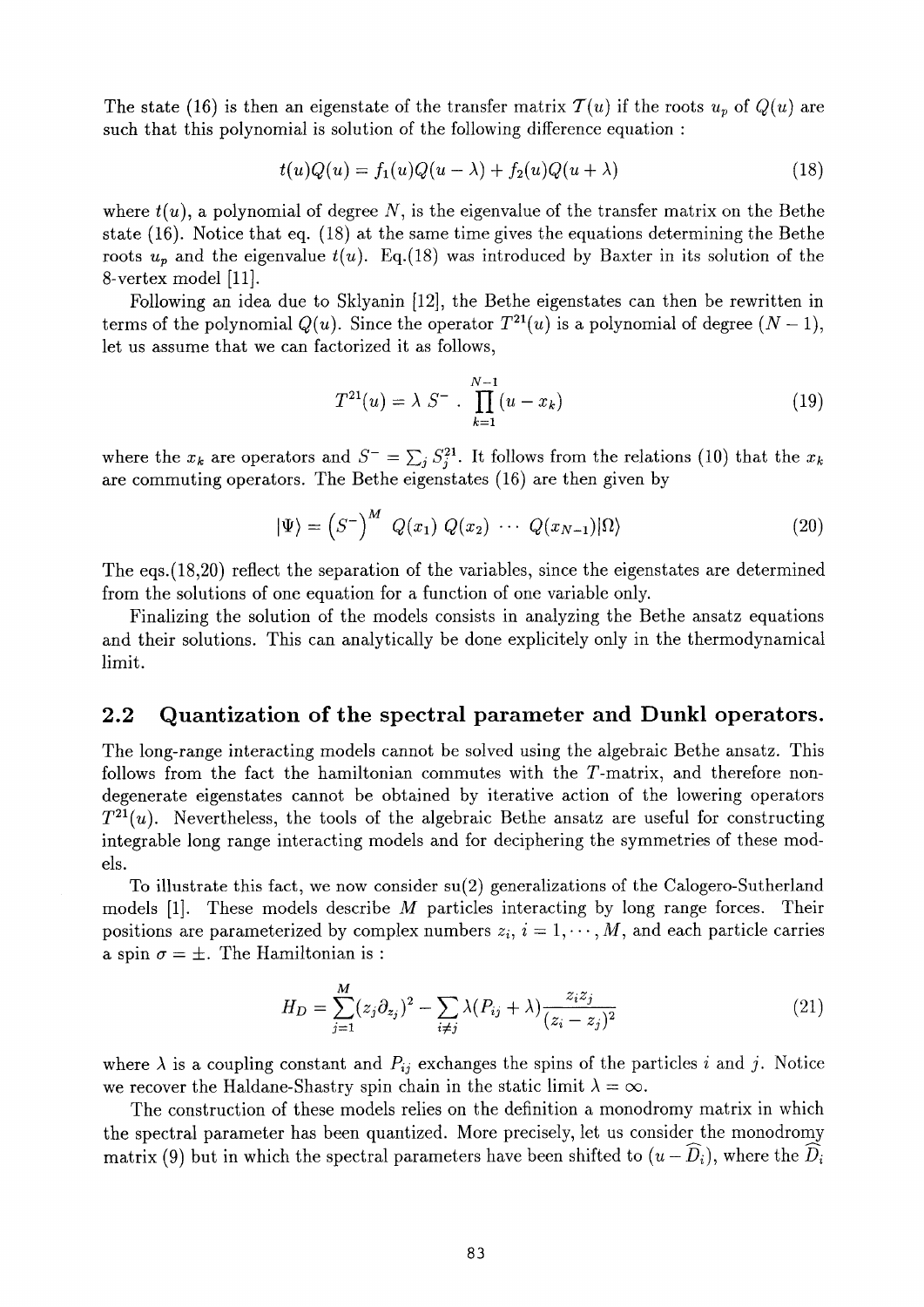are operators, commuting among themselves and with the spin operators. More precisely, we define a  $\hat{T}$ -matrix by [13]:

$$
\widehat{T}^{ab}(u) = \sum_{a_2 \cdots a_N} \widehat{T}_1^{aa_2}(u) \widehat{T}_2^{a_2 a_3}(u) \cdots \widehat{T}_N^{a_N b}(u)
$$
\n(22)

with

$$
T_i^{ab}(u) = \frac{(u - \widehat{D}_i)\delta^{ab} + \lambda S_i^{ab}}{u - \widehat{D}_i}
$$
\n(23)

The operators  $\widehat{D}_i$  we consider are defined as follows [13] :

$$
\widehat{D}_i = z_i \partial_{z_i} + \lambda \sum_{j>i} \theta_{ij} K_{ij} - \lambda \sum_{j\n(24)
$$

where  $\theta_{ij} = \frac{z_i}{z_i - z_j}$  and  $K_{ij}$  the operators which exchange the particles at positions  $z_i$  and  $z_j$ :  $K_{ij}z_j = z_iK_{ij}$ . They obey the defining relations of a degenerate affine Hecke algebra :

$$
\begin{aligned}\n\left[\begin{array}{cc}\n\widehat{D}_{i} & \widehat{D}_{j}\n\end{array}\right] &= 0 \\
\left[K_{i,i+1} & \widehat{D}_{k}\right] &= 0 \quad if \quad k \neq i, i+1 \\
K_{i,i+1}\widehat{D}_{i} - \widehat{D}_{i+1}K_{i,i+1} &= -\lambda\n\end{array}\n\tag{25}
$$

In the mathematics literature, the role of the affine Hecke algebra in this context was revealed by Cherednik [14]. In the physics literature, operators similar but different to the  $\hat{D}_i$  were introduced by Polykronakos [15]. Notice that these relations imply that :

$$
\left[K_{ij}, \hat{\Delta}_M(u)\right] = 0, \quad with \quad \hat{\Delta}_M(u) = \prod_{i=1}^M (u - \widehat{D}_i)
$$
\n(26)

I.e.  $\Delta_M(u)$  is symmetric by permutation of the particles. This property follows from  $K_{ii+1}$ ,  $(u - D_i)(u - D_{i+1}) = 0$ , which is valid for all *i*.

Since the operators  $\widehat{D}_i$  commute, the  $\widehat{T}$ -matrix (22) satisfies the *RTT* relation (8). However, the positions and the spin variables are totally uncoupled since the operators  $\widehat{D}_i$  commute with the spin operators. In order to couple them, we define a projection  $\pi$  which consists in replacing the permutation  $K_{ij}$  by the permutation  $P_{ij}$  after it has been moved to the right of an expression. One can view this projection as the result of acting on wave functions totally symmetric under simultaneous permutations of the positions and of the spins, In more mathematical words, this procedure consists in quotienting the algebra generated by the permutations  $K_{ij}$  and  $P_{ij}$  by the left ideal generated by  $(K_{ij} - P_{ij})$ . We use it to eliminate the permutations of the particles by replacing them with those of the spins.

The transfer matrix *T(u)* defined by

$$
T(u) = \pi(T(u))\tag{27}
$$

will then satisfy the Yang-Baxter equation if we can replace the projection of the product  $(1 \otimes \hat{T}(v))(\hat{T}(u) \otimes 1)$  by the product of the projections. Since,  $\hat{\Delta}_M(u)$  is symmetric under permutation, it is equivalent to check this property for  $\hat{T}(u) = \hat{\Delta}_M(u)\hat{T}(u)$ . For this to be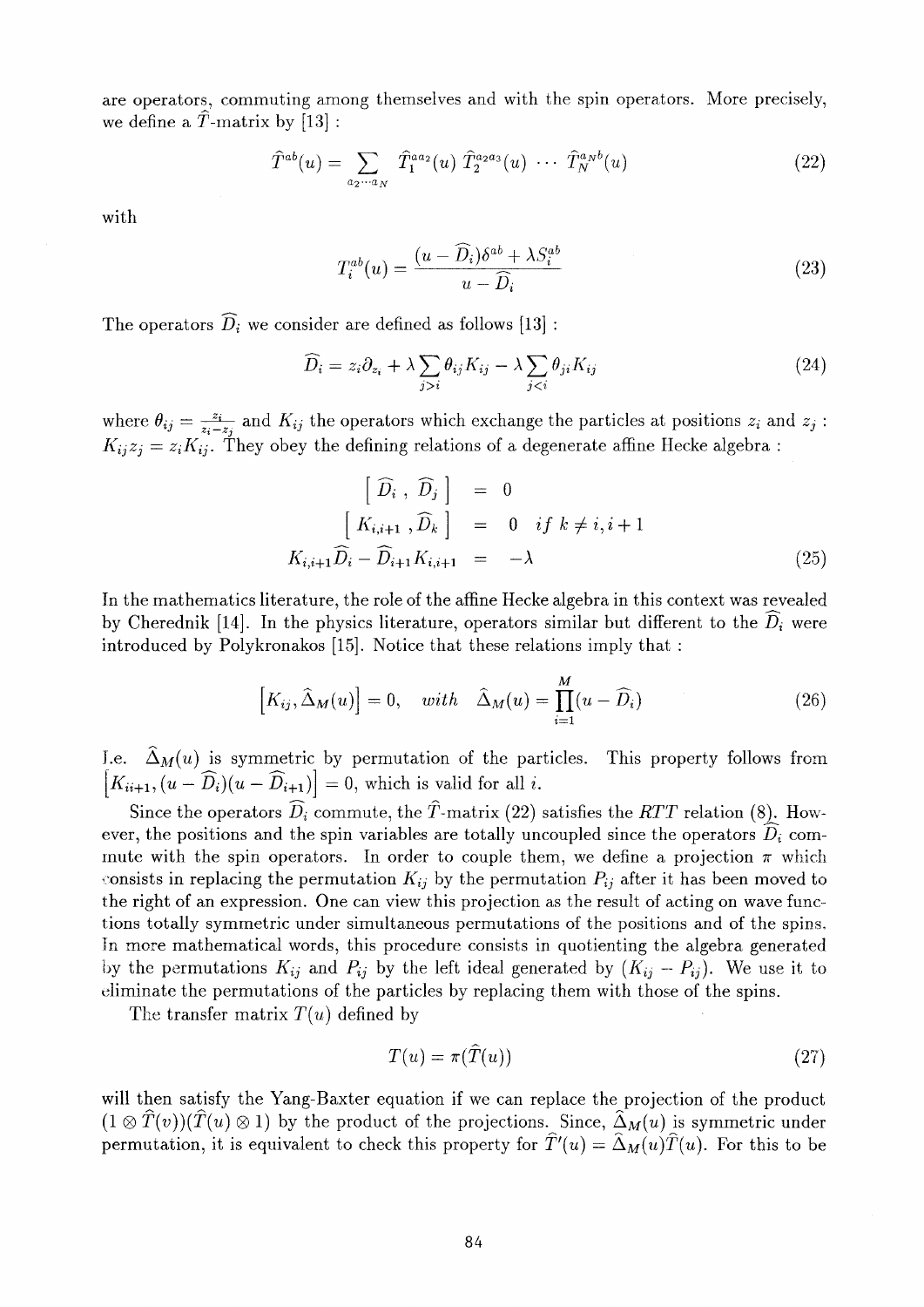true,  $\hat{T}(u)$  applied on a totally symmetric wave function must still be a totally symmetric wave function. Equivalently, we must have:

$$
\pi\left(K_{ij}\widehat{T}(u)\right) = P_{ij}\pi\left(\widehat{T}(u)\right) \tag{28}
$$

Since the permutation groups are generated by the permutations  $K_{i,i+1}$  and  $P_{i,i+1}$ , eq.(28) is equivalent to :  $\pi(K_{i,i+1}T_i(u)T_{i+1}(u)) = P_{i,i+1}\pi(T_i(u)T_{i+1}(u)),$  with  $T_i(u)$  defined in (23). This is garanteed if the commutation relations of the degenerate Hecke algebra (25) are satisfied. Thus, the relations  $(25)$  are the necessary relations for this T-matrix to satisfy the  $RTT$ -relation.

An alternative presentation of this  $T$ -matrix was obtained in ref. [13] :

$$
T^{ab}(u) = \delta^{ab} + \lambda \sum_{i,j=1}^{M} S_i^{ab} \left(\frac{1}{u-L}\right)_{ij}
$$
\n(29)

where *L* is the matrix defined by :  $L_{ij} = \delta_{ij}z_j\partial_{z_j} + (1-\delta_{ij})\lambda\theta_{ij}P_{ij}$ , with  $\theta_{ij} = z_i/(z_i - z_j)$ . In eq.(29), the projection  $\pi$  has been explicitely done.

The immediate consequences of this construction are the following. Since the T-matrix  $(27)$  satisfies the relation  $(8)$  it defines a representation of the su(2) Yangian. As explained in the previous section, the relation (8) implies that  $T(u) = tr(T(u))$  is a generating function of commuting hamiltonian. However,  $\mathcal{T}(u)$  is not Yangian invariant since it does not commute with T itself. A clever choice consists in choising the quantum determinant  $det_aT(u)$  as the generating function of commuting hamiltonians. It is the projection of the quantum determinant of  $\hat{T}(u)$ :

$$
det_q T(u) = \pi \left( \frac{\widehat{\Delta}_M(u + \lambda)}{\widehat{\Delta}_M(u)} \right) \tag{30}
$$

where  $\Delta_M(u)$  is defined in eq.(26). The hamiltonian (21) is the  $u^{-2}$ -term in (30). It is therefore Yangian invariant. The quantum determinant (30) has been diagonalized in ref.[13] by directly diagonalizing the operators  $D_i$ .

#### **2.3 Application to the Haldane-Shastry spin chain.**

We now explain how the previous construction can be used to derive the fractional selection rules satisfied by the eigenstates of the Haldane-Shastry spin chain.

As mentioned in section 2, the Haldane-Shastry spin chain is Yangian invariant. Therefore, there exists a  $T$ -matrix commuting with the hamiltonian  $(1)$  and satisfying the relations (8). It was constructed in [13]. It is the limit  $u, \lambda \to \infty$  with  $x = u/\lambda$  fixed, of the T-matrix (29). Its expression is :

$$
T^{ab}(x) = \delta^{ab} + \sum_{i,j=1}^{N} S_i^{ab} \left(\frac{1}{x - L'}\right)_{ij}
$$
 (31)

with  $L'_{ij} = (1 - \delta_{ij})\theta_{ij}P_{ij}$ ,  $\theta_{ij} = z_i/z_{ij}$  with  $z_{ij} = z_i - z_j$ , and  $S_i^{ab}$  is the canonical matrix  $\langle a \rangle$  *(b)* acting on the *i*<sup>th</sup> spin only. For any values of the complex numbers  $z_j$ , the transfer matrix (31) form a representation of the exchange algebra (10) with u changed into x and  $\lambda$ normalized to one. The trigonometric spin chain corresponds to  $z_i = \omega^j$  with  $\omega$  a primitive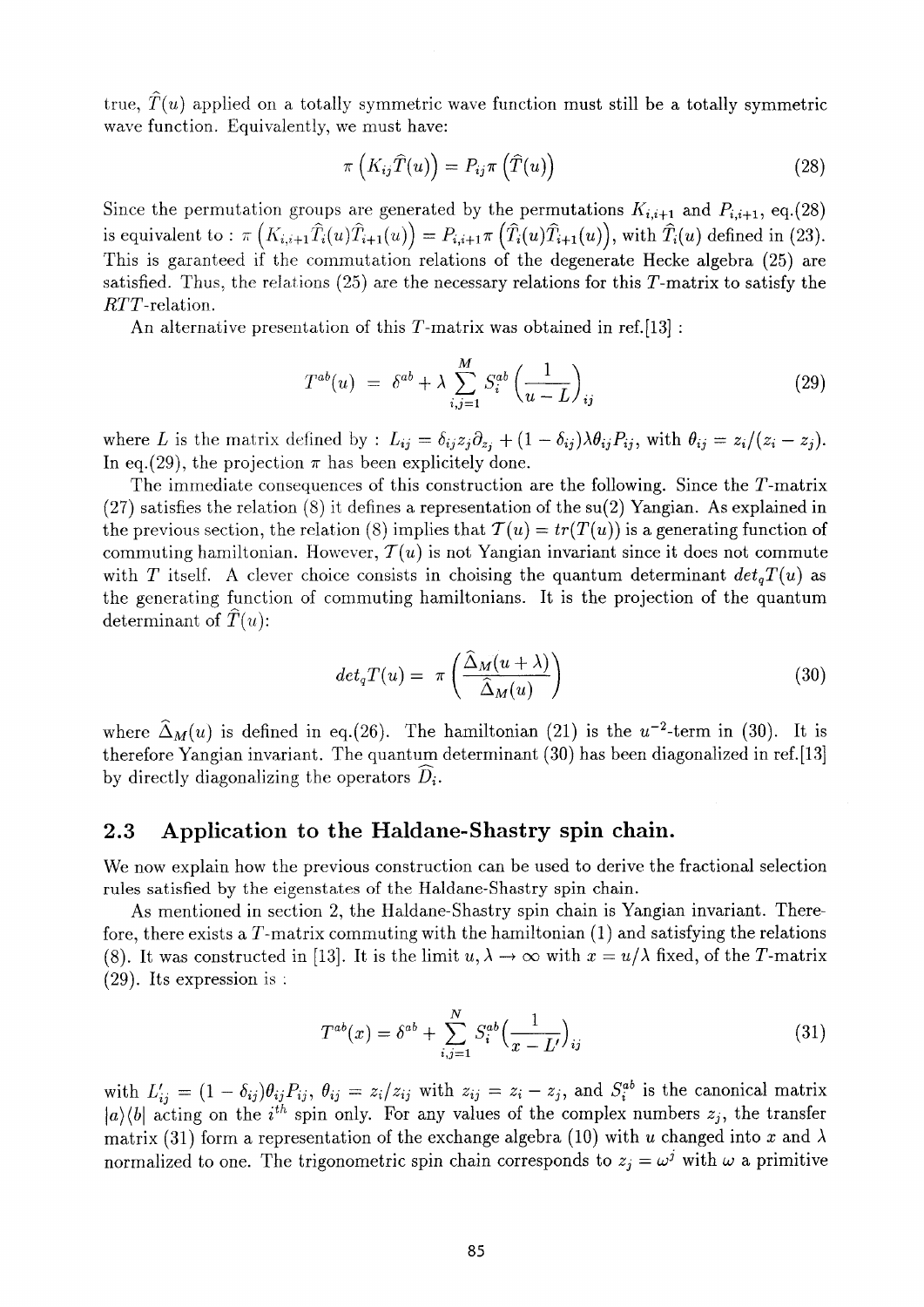$N<sup>th</sup>$  root of the unity. For these values of  $z_j$ , the transfer matrix (31) commutes with the hamiltonian (1).

In the representation (31), the quantum determinant is a pure number for any values of the  $z_i$ 's given by :

$$
det_q T(x) = 1 + \sum_{i,j=1}^{N} \left(\frac{1}{x - \Theta}\right)_{ij} = \frac{\Delta_N(x + 1)}{\Delta_N(x)}
$$
(32)

with  $\Delta_N(x)$  the characteristic polynomial of the  $N \times N$  matrix  $\Theta$  with entries  $\theta_{ij}$ :  $\Delta_N(x) =$  $det(x - \Theta)$ . For the Haldane-Shastry spin chain  $z_j = \omega^j$  and we have :

$$
\Delta_N(x) = \prod_{j=1}^N (x + \frac{N+1}{2} - j) \tag{33}
$$

Since the monodromy matrix (31) commutes with the hamiltonian, the long-range interacting spin chain cannot be solved using the algebraic Bethe ansatz. A way to solve it consists first in decomposing the spin chain Hilbert space into irreducible sub-representation of the Yangian, and then in computing the energy in each of these irreducible blocks. For the values  $z_i = \omega^j$ , the representation (31) is completely reducible. Each irreducible subrepresentation possesses a unique highest weight vector |Λ) which is annihilated by *T12(x)*  and which is an eigenvector of the diagonal components of the transfer matrix, as in eq.(14). In ref. [13], it was shown that the corresponding eigenvalues of  $T^{11}(x)$  and  $T^{22}(x)$  can be expressed in terms of two polynomials  $P(x)$  and  $Q(x)$ :

$$
T(x)|\Lambda\rangle = \frac{Q(x+1)}{Q(x)} \begin{pmatrix} \frac{P(x+1)}{P(x)} & 0\\ * & 1 \end{pmatrix} |\Lambda\rangle \tag{34}
$$

These polynomials characterize the irreducible sub-representations. The polynomials *Q(x)*  and  $P(x)$  are not independent, since the quantum determinant (31) take the same value in any of the irreducible blocks. They should satisfy :

$$
\Delta_N(x) = P(x) Q(x)Q(x-1). \tag{35}
$$

Therefore, the roots of  $P(x)$  and  $Q(x)$  are among those of  $\Delta_N(x)$ . This implies that  $Q(x)$ factorized as :

$$
Q(x) = \prod_{p=1}^{M} (x + \frac{N+1}{2} - k_p)
$$
\n(36)

where the  $\{k_p\}$  are integers bewteen 1 and  $(N-1)$ . The equation (35) then admits solutions if and only if the roots of  $Q(x)$  are not adjacent, or equivalently, if and only if the integers *{kp}* are neither equal nor adjacent. These integers will be identified with the rapidities labeling the eigenmultiplets of the spin chain.

This provides a purely algebraic way to recover the rapidity selection rule. It also shows that the fractional statistics of the spinon excitations is an echo of the Yangian symmetry.

## **3 A Yangian deformation of the W-algebras.**

We begin this section by introducing different representations of the *su(n)* loop algebra and of the *su(n)* Yangian. We then show how they can be gathered into a representation of a bigger algebra, which we called a "Yangian  $W_{\infty}$  algebra" [17].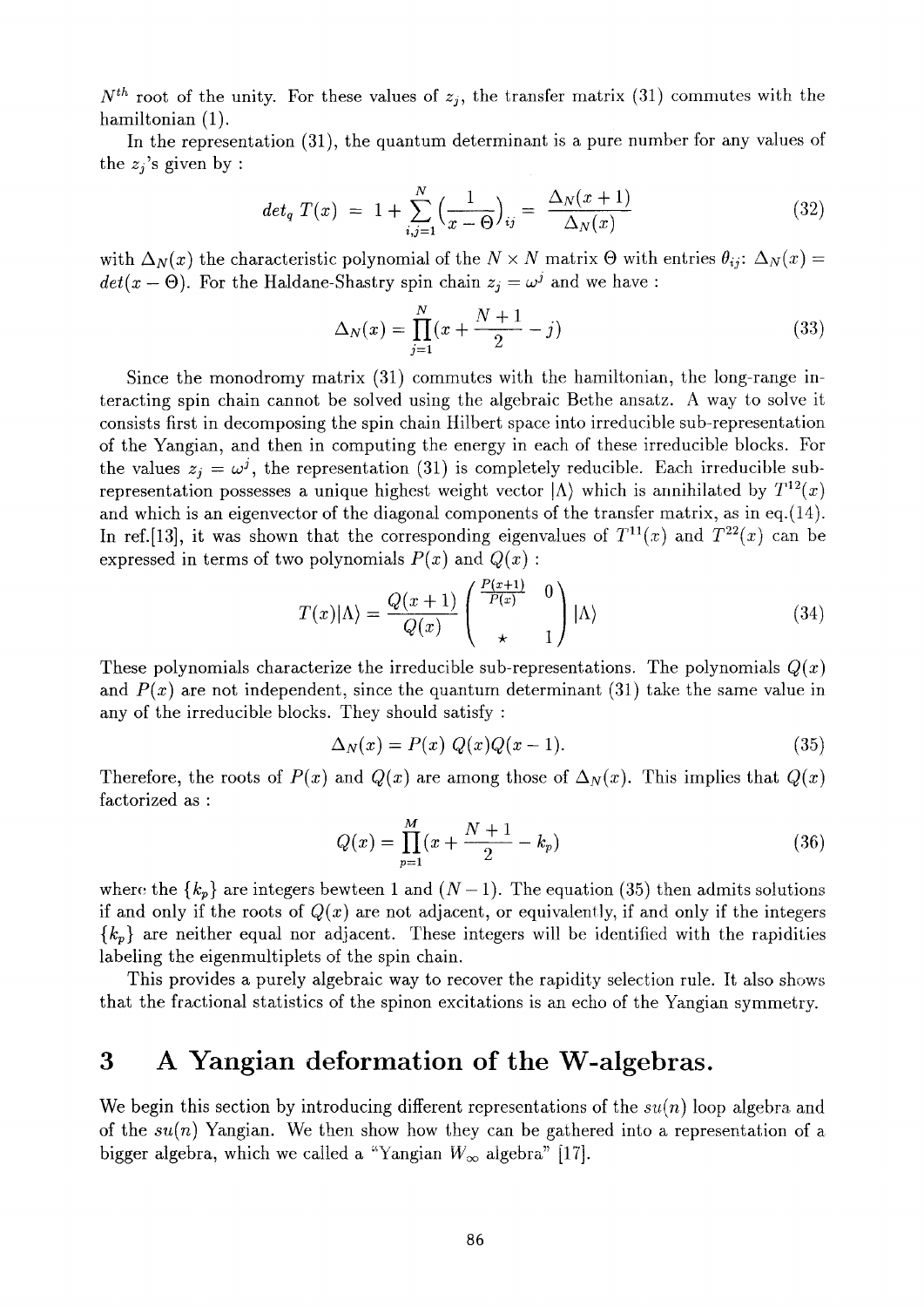#### **3.1 A set of operators.**

For our purpose we define the following two operators:

$$
J_0^{ab} = \sum_{j=1}^{N} E_j^{ab}, \tag{37}
$$

$$
J_1^{ab} = \sum_j E_j^{ab} \frac{\partial}{\partial x_j} - \lambda \sum_{j \neq k} (E_j E_k)^{ab} \frac{1}{x_j - x_k}.
$$
 (38)

where  $E_i^{ab}$  are the canonical  $n \times n$  matrices acting on the  $j^{th}$  space. We have used the conventional notations,  $(E_j E_k)^{ab} = \sum_{c=1}^n E_i^{ac} E_k^{cb}$ . The generators  $J_0^{ab}$  and  $J_1^{ab}$  satisfy the following relations:

$$
[J_0^{ab}, J_0^{cd}] = \delta^{bc} J_0^{ad} - \delta^{da} J_0^{cb}, \qquad (39)
$$

$$
[J_0^{ab}, J_1^{cd}] = \delta^{bc} J_1^{ad} - \delta^{da} J_1^{cb}, \tag{40}
$$

$$
[J_0^{ab}, [J_1^{cd}, J_1^{ef}]] - [J_1^{ab}, [J_0^{cd}, J_1^{ef}]] = 0.
$$
 (41)

The third equation is known as the Serre relation for the loop algebra. These relations imply that the higher generators  $J^{ab}_{n>1}$ , which are defined recursively using the generator  $J^{ab}_1$ , form a representation of  $su(n)$  loop algebra,

$$
[J_n^{ab}, J_m^{cd}] = \delta^{bc} J_{n+m}^{ad} - \delta^{da} J_{n+m}^{cb}.
$$
 (42)

Consider now the following set of generators as [13, 5],

$$
Q_0^{ab} = J_0^{ab}, \t\t(43)
$$

$$
Q_1^{ab} = \sum_j E_j^{ab} \Big( x_j \frac{\partial}{\partial x_j} + \frac{1}{2} \Big) - \frac{\lambda}{2} \sum_{j \neq k} (E_j E_k)^{ab} \frac{x_j + x_k}{x_j - x_k}.
$$
 (44)

We have the following commutation relations:

$$
[J_0^{ab}, Q_1^{cd}] = \delta^{bc} Q_1^{ad} - \delta^{da} Q_1^{cb},
$$
\n(45)

$$
[J_0^{ac}, [Q_1^{ca}, Q_1^{c}]] - [Q_1^{ac}, [J_0^{ca}, Q_1^{c}]]]
$$
  
= 
$$
\frac{\lambda^2}{4} ([J_0^{ab}, [(J_0J_0)^{cd}, (J_0J_0)^{ef}]] - [(J_0J_0)^{ab}, [J_0^{cd}, (J_0J_0)^{ef}]]).
$$
 (46)

These relations together with equation (39) are the defining relations of the Yangian  $Y(\mathrm{su}(n))$ . The second equation (46) is called the "deformed" Serre relation. It reduces to the Serre relation (41) for the loop algebra when  $\lambda \to 0$ . In this sense, the Yangian can be viewed as a "deformed" loop algebra. The relations (39) and (45-46) show that the generators  $Q_0^{ab}$  and  $Q_1^{ab}$  form a representation of the Yangian algebra  $Y(\text{su}(n))$ .

#### **3.2 The Yangian Deformed** *Woo* **Algebra.**

To combine the loop algebra  $J_n^{ab}$  and the Yangian algebra  $Q_n^{ab}$ , we introduce another set of generators  $K_n^{ab}$  :

$$
K_n^{ab} = \sum_{j=1}^N E_j^{ab} x_j^n.
$$
 (47)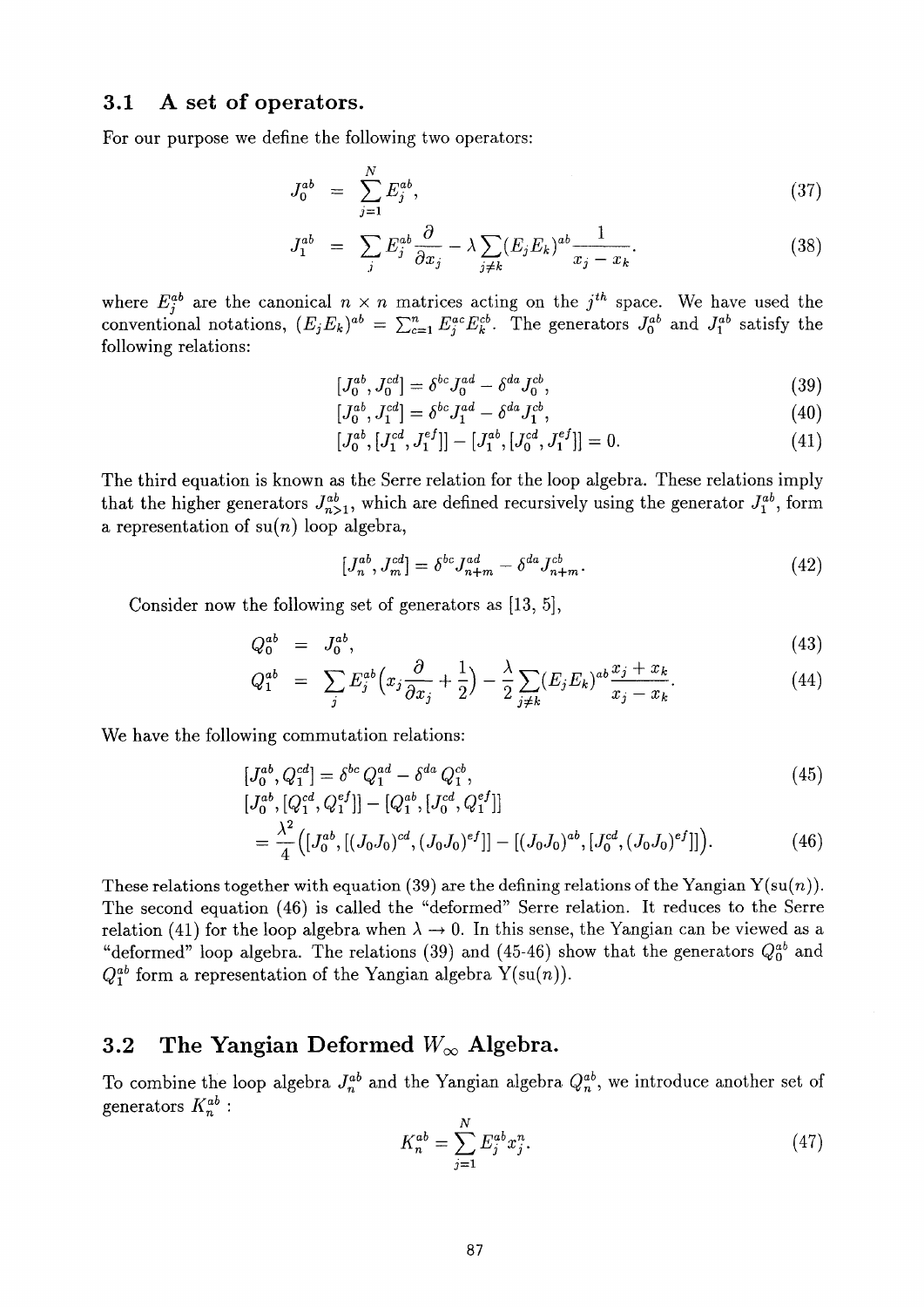It is easy to see that the generators  $K_n^{ab}$  represent the su(n) loop algebra,

$$
[K_n^{ab}, K_m^{cd}] = \delta^{bc} K_{n+m}^{ad} - \delta^{da} K_{n+m}^{cb},
$$
\n(48)

All the  $K_n^{ab}$  can be defined recursively from the two lowest generators,

$$
K_0^{ab} = J_0^{ab}, \t\t(49)
$$

$$
K_1^{ab} = \sum_j E_j^{ab} x_j. \tag{50}
$$

By construction, they satisfy the relations (39-41) with  $J_n^{ab}$  replaced by  $K_n^{ab}$ .

Consider now the algebra generated by the elements  $\{J_0^{ab}, J_1^{ab}, K_1^{ab}\}$ . The Yangian current  $Q_1^{ab}$  appears from an inter-relation formula between these operators;

$$
[J_1^{ab}, K_1^{cd}] + [K_1^{ab}, J_1^{cd}] = 2(\delta^{bc} Q_1^{ad} - \delta^{da} Q_1^{cb}).
$$
\n(51)

Besides the relation (46) for  $Q_1^{ab}$ , we also have the following Serre-like relations,

$$
[J_0^{ab}, [J_1^{cd} + Q_1^{cd}, J_1^{ef} + Q_1^{ef}]] - [J_1^{ab} + Q_1^{ab}, [J_0^{cd}, J_1^{ef} + Q_1^{ef}]] = 0,\tag{52}
$$

$$
[J_0^{ab}, [K_1^{cd} + Q_1^{cd}, K_1^{ef} + Q_1^{ef}]] - [K_1^{ab} + Q_1^{ab}, [J_0^{cd}, K_1^{ef} + Q_1^{ef}]] = 0.
$$
 (53)

The relations (39-41), (45-46) and (51-53) possess an interesting interpretation: consider the generators  $Q_1^{ab}(x,y)$  defined by

$$
Q_1^{ab}(x,y) \equiv Q_1^{ab} + x J_1^{ab} + y K_1^{ab}, \qquad (54)
$$

for any complex numbers  $x$  and  $y$ . Then, all the previously written Serre relations can be summarized into the following compact equations :

$$
[J_0^{ab}, Q_1^{cd}(x, y)] = \delta^{bc} Q_1^{ad}(x, y) - \delta^{da} Q_1^{cb}(x, y),
$$
\n
$$
[J_0^{ab}, [Q_1^{cd}(x, y), Q_1^{ef}(x, y)]] - [Q_1^{ab}(x, y), [J_0^{cd}, Q_1^{ef}(x, y)]]
$$
\n
$$
= \frac{\lambda^2}{4} \Big( [J_0^{ab}, [(J_0J_0)^{cd}, (J_0J_0)^{ef}]] - [(J_0J_0)^{ab}, [J_0^{cd}, (J_0J_0)^{ef}]] \Big).
$$
\n(56)

In other words, the commutation relations between the generators  $J_n^{ab}$  and  $K_n^{ab}$  of the two loop subalgebras are such that the generators  $Q_1^{ab}(x, y)$  form a representation of the Yangian for any  $x$  and  $y$ . We thus have an infinite number of Yangian subalgebras constructed from  $Q_1^{ab}(x,y)$ , but they all have  $\lambda$  as deformation parameter.

In the limit  $\lambda \to 0$ , the generators  $J_n^{ab}$  reduce to  $J_n^{ab} = \sum_i E_i^{ab} (\partial_x)$ <sup>n</sup>. Together with the operators  $K_n^{ab}$ , they generate a  $W_\infty$ -algebra with elements,

$$
Q_n^{(s)ab} = \sum_{j=1}^N E_j^{ab} x_j^{s-1} (\partial_{x_j})^{n+s-1},\tag{57}
$$

which satisfy the commutation relations,

$$
[Q_n^{(s)ab}, Q_m^{(s')cd}] = \delta^{bc} \cdot \sum_{k=0}^{n+s-1} \frac{(n+s-1)!(s'-1)!}{k!(n+s-k-1)!(s'-k-1)!} Q_{n+m}^{(s+s'-1-k)a d}
$$

$$
- \delta^{da} \cdot \sum_{k=0}^{m+s'-1} \frac{(m+s'-1)!(s-1)!}{k!(m+s'-k-1)!(s-k-1)!} Q_{n+m}^{(s+s'-1-k)c b}.
$$
(58)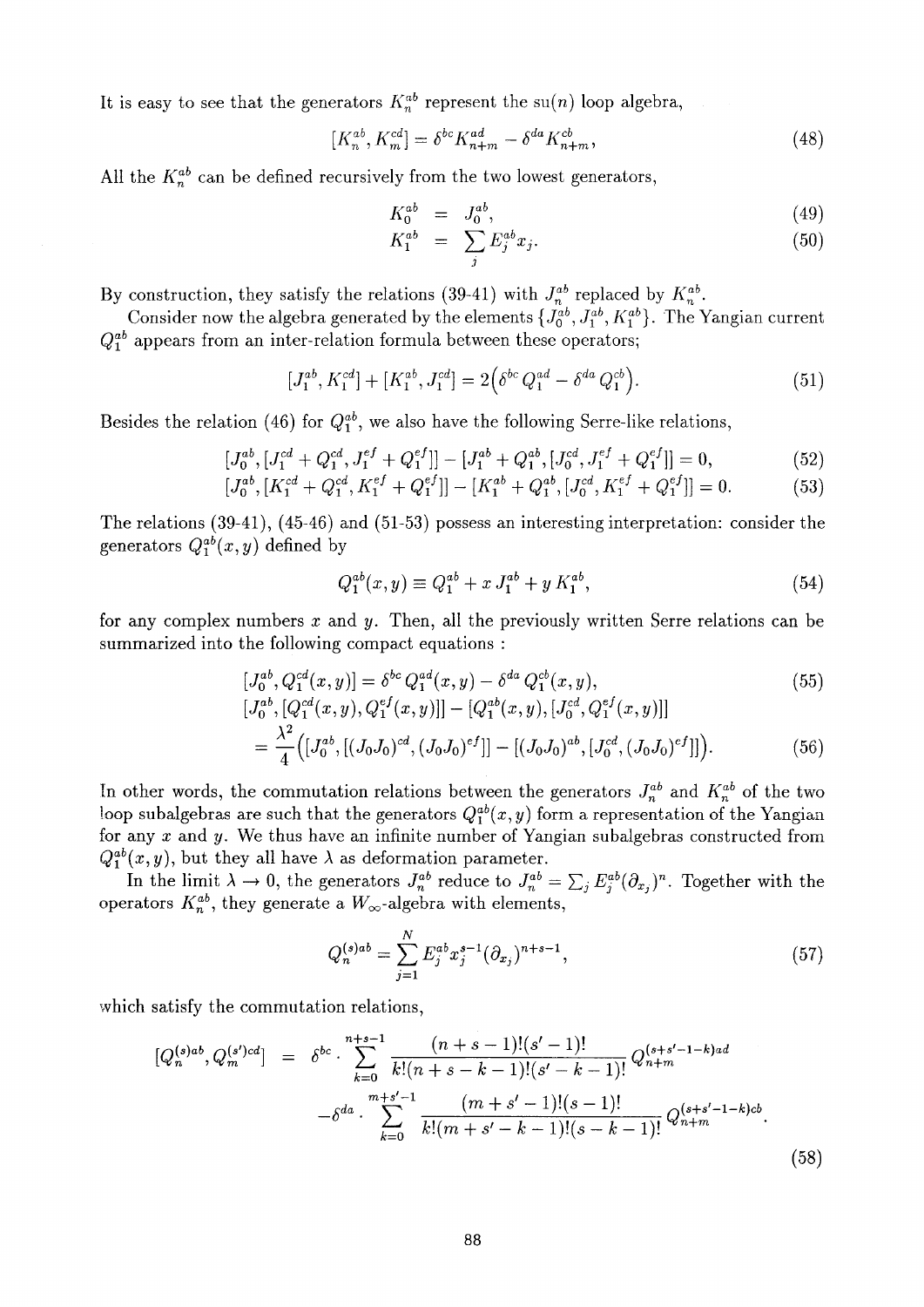As a consequence, this algebra is generated by the elements  $\{J_0^{ab}, J_1^{ab}, K_1^{ab}\}$ . Moreover, it is easy to see that this  $W_\infty$ -algebra possesses an infinite number of su(n) loop subalgebras.

For  $\lambda \neq 0$ , our algebra is naturally called a "Yangian deformed  $W_{\infty}$ -algebra", and denoted  $YW_\infty(su(n))$ . The algebra includes the loop algebra, the Virasoro algebra [16], and the Yangian as subalgebras.

#### **3.3 An infinite number of Yangian subalgebras.**

We now analyze a little more the structure of the algebra. Let us first identify another Yangian subalgebra. Define another set of operators  $\tilde{Q}_1^{ab}(h,\omega)$  by

$$
\tilde{Q}_1^{ab}(h,\omega) = h^2 J_2^{ab} - \omega^2 K_2^{ab},\tag{59}
$$

where *h* and  $\omega$  are arbitrary complex numbers. By direct computation, we see that the operators  $\tilde{Q}_{1}^{ab}(h,\omega)$  constitute a representation of the Yangian since they satisfy the following relations:

$$
[J_0^{ab}, \tilde{Q}_1^{cd}(h,\omega)] = \delta^{bc} \tilde{Q}_1^{ad}(h,\omega) - \delta^{da} \tilde{Q}_1^{cb}(h,\omega),
$$
  
Let  $\tilde{\epsilon} \tilde{\epsilon}^{cd}(h,\omega) = \tilde{\epsilon}^{ef}(h,\omega) \tilde{\epsilon}^{cd}(h,\omega) + i \tilde{\epsilon}^{ef}(h,\omega)$ 

$$
[J_0^{ab}, [Q_1^{cd}(h,\omega), Q_1^{ef}(h,\omega)]] - [Q_1^{ab}(h,\omega), [J_0^{cd}, Q_1^{ef}(h,\omega)]]
$$
  
=  $(\lambda h\omega)^2 ([J_0^{ab}, [(J_0J_0)^{cd}, (J_0J_0)^{ef}]] - [(J_0J_0)^{ab}, [J_0^{cd}, (J_0J_0)^{ef}]]).$  (61)

Notice that the deformation parameter is now  $2\lambda h\omega$ .

This subalgebra is actually a simple example of a more general structure. As we now explain, in the Yangian deformed  $W_\infty$ -algebra generated by  $\{J_0^{ab}, J_1^{ab}, K_1^{ab}\}$ , there exists an infinite number of "slices" in which a Yangian subalgebra can be constructed.

To prove it, we need to introduce the Dunkl operators  $D_i$  for the Calogero model [15].

$$
D_i = \frac{\partial}{\partial x_i} - \lambda \sum_{j:j \neq i} \frac{1}{x_i - x_j} K_{ij}.
$$
 (62)

where  $K_{ij}$  is the operator permuting the coordinates  $x_i$  and  $x_j$ :  $x_i K_{ij} = K_{ij} x_j$ . We have the commutation relations:

$$
D_i K_{ij} = K_{ij} D_j, \qquad (63)
$$

$$
[D_i, D_j] = [x_i, x_j] = 0,\t(64)
$$

$$
[D_i, x_j] = \delta_{ij} (1 + \lambda \sum_{l:l \neq i} K_{il}) - (1 - \delta_{ij}) \lambda K_{ij}.
$$
 (65)

Introduce now the operators  $\Delta_i$  defined by:

$$
\Delta_i = (hD_i + \omega x_i + y)(h'D_i + \omega' x_i + y'). \tag{66}
$$

They depend on the c-numbers  $h, \omega, y$  and  $h', \omega', y'$ . They satisfy

$$
[\Delta_i, \Delta_j] = \lambda \left( h\omega' - h'\omega \right) \left( \Delta_i - \Delta_j \right) K_{ij}.
$$
 (67)

This relation allows us to construct a representation of the Yangian algebra. Following Ref. [13], we introduce a monodromy matrix *T(u)* by

$$
T^{ab}(u) = \delta^{ab} + \lambda \left( h\omega' - h'\omega \right) \sum_{i} \pi \left( \frac{1}{u - \Delta_i} \right) E_i^{ab},\tag{68}
$$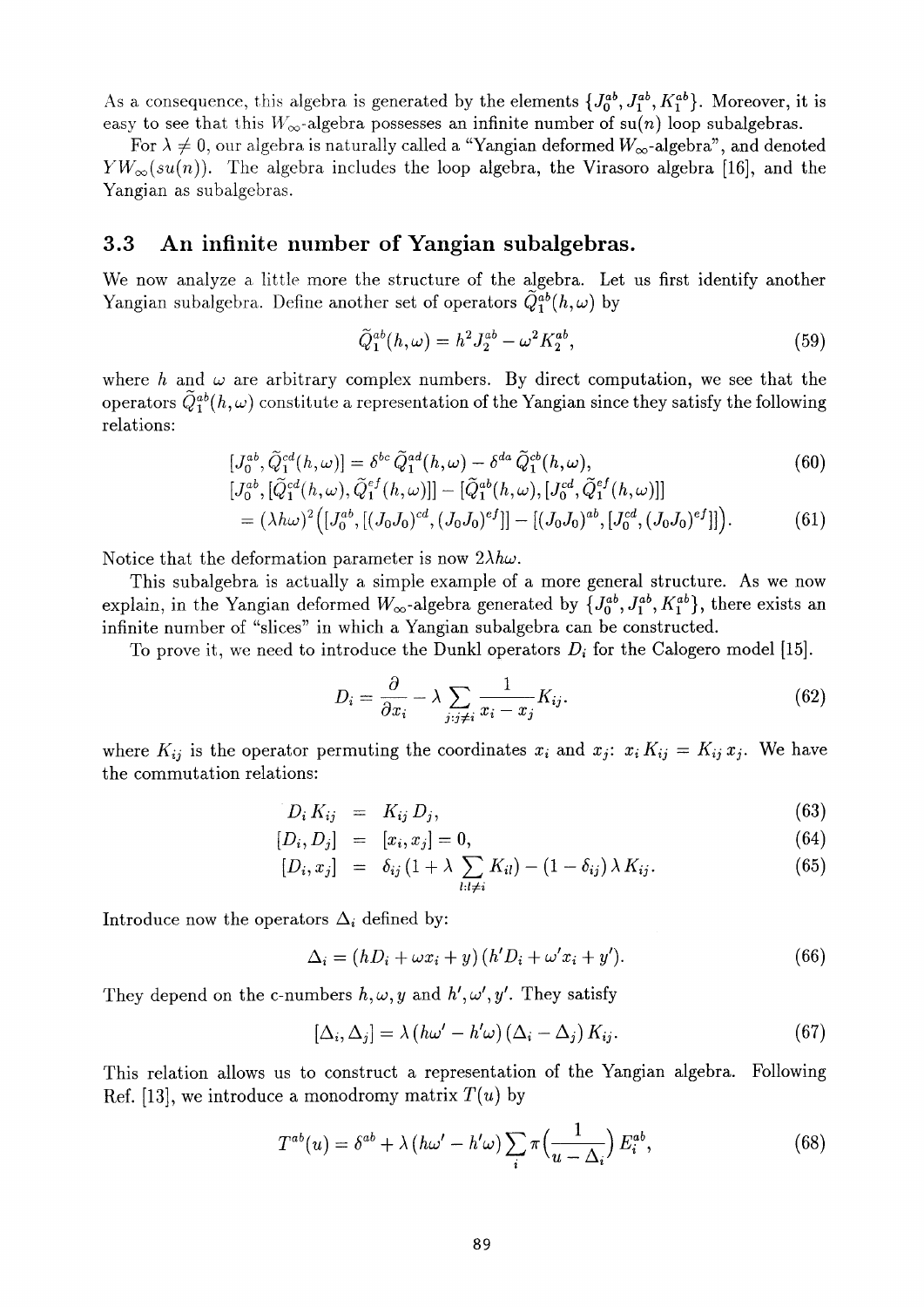where  $\pi$  is the projection consisting in replacing  $K_{ij}$  by  $P_{ij}$  once the permutation  $K_{ij}$  has been moved to the right of the expression. As in the previous section, the matrix  $T^{ab}(u)$ satisfies,

$$
[T^{ab}(u), T^{cd}(v)] = \frac{\lambda(h\omega' - h'\omega)}{u - v} \Big( T^{cb}(u) T^{ad}(v) - T^{cb}(v) T^{ad}(u) \Big)
$$
(69)

This is another presentation of the Yangian. Therefore, the matrix (68) forms a representation of the Yangian. As usual, the quantum determinant of  $T(u)$  defines a generating function of commuting operators which all commute with the matrix  $T(v)$  itself.

We thus have identified an infinite number of Yangian subalgebra in the deformed  $W_{\infty}$ . algebra. They are parametrized by the complex number  $h, \omega, y$  and  $h', \omega', y'$ . Notice that their deformation parameters are  $\lambda(h'\omega - h\omega')$ . The previously discussed loop and Yangian subalgebras can be recovered as particular cases of this construction.

We essentially worked with a specific class of representations of the algebra. But the algebra can be defined abstractly as the associative algebra generated by the elements  ${J_0^{ab}, J_1^{ab}, K_1^{ab}}$  with the appropriate Serre relations. So it is important to decipher the statements which are representation dependent from those which are true in the algebra. Also we did not discuss the Hopf algebra structure, if any, of our algebra.

## **References**

- [1] F. Calogero, J. Math. Phys. 10 (1969) 2191, 2197; B. Sutherland, J. Math. Phys. 12 (1971) 251.
- [2] F.D.M. Haldane, Phys. Rev. Lett. 60 (1988) 635 ; B.S. Shastry, Phys. Rev. Lett. 60 (1988) 639.
- [3] See, e.g., F.D.M. Haldane, in the proceedings of the 16th Taniguchi Symposium, eds. N. Kawakimi and A. Okiji, Springer Verlag 1994.
- [4] V.I. Inozemtsev, J. Stat. Phys. 59 (1990) 1143.
- [5] F.D.M. Haldane, Z. Ha, J. Talstra, D. Bernard and V. Pasquier, Phys. Rev. Lett. 69 (1992) 2021.
- [6] F.D.M. Haldane, Phys. Rev. Lett. 67 (1991) 937.
- [7] L.D.Faddeev abd L. Takhtajan, Phys. Lett. 85A (1981) 375.
- [8] D.Bernard, D.Serban and V. Pasquier, preprint hep-th/9404050 P. Bouwknegt, A. Ludwig and K. Schoutens, preprint hep-th/9406020.
- [9] L.D.Faddeev, *Integrable models in 1+1 dimensional quantum field theory,* Les Houches, Elsevier Science Publishers (1994)
- [10] V.G. Drinfel'd, Funct.Anal.Appl. 20 (1988) 56.
- [11] R.J. Baxter, *Exactly solved models in statistical mechanic,* New York Academic, (1982).
- [12] E.K. Sklyanin, in "Integrable and superintegrable systems", 1990, ed. B. Kupershmidt, World Scientific.